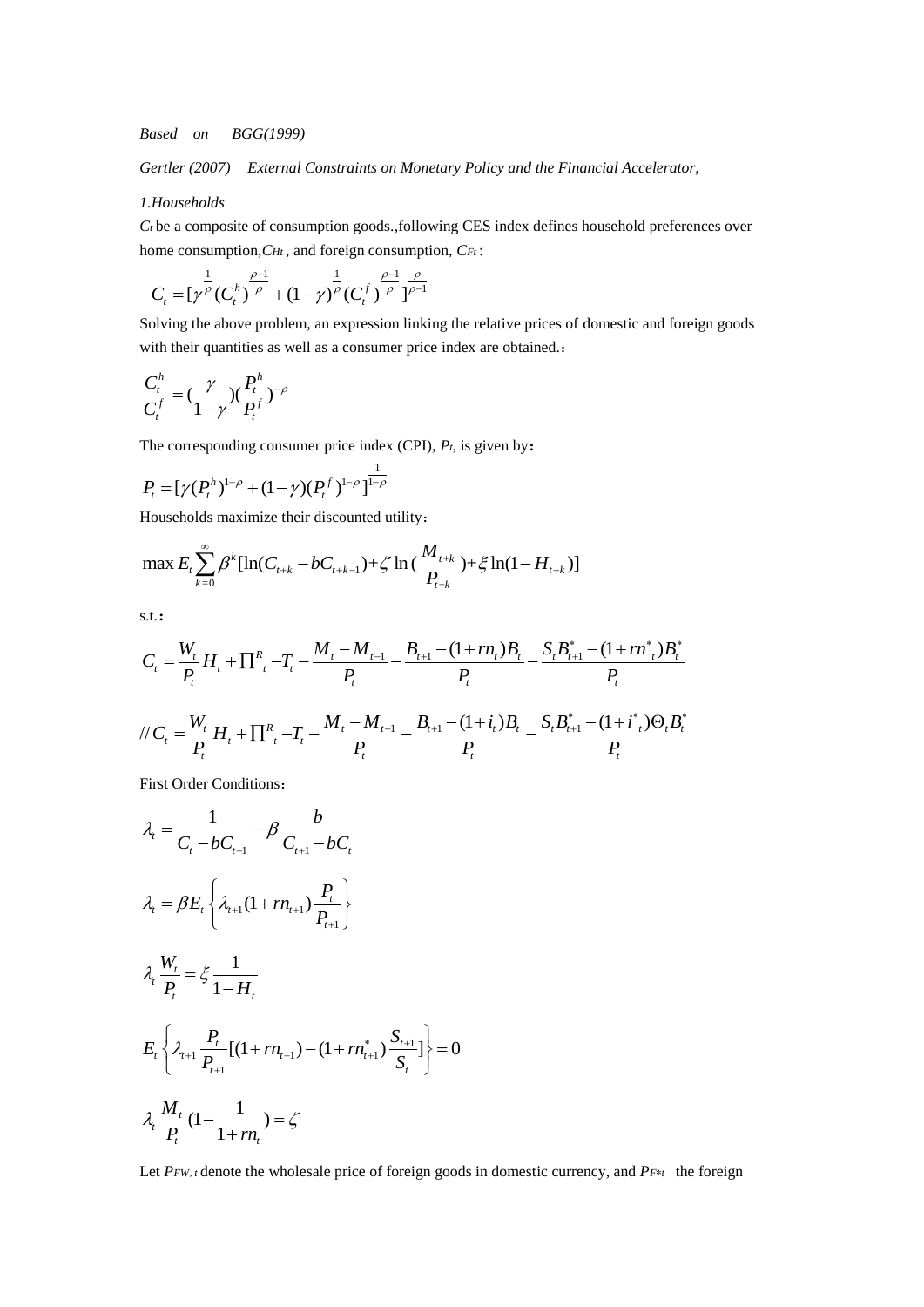currency price of such goods. The law of one price then implies:

$$
P_{w,t}^f = S_t P_t^{f*}
$$

Log-linearisation:

$$
c_t = \gamma c_t^h + (1 - \gamma)c_t^f \tag{1}
$$

$$
c_t^h = c_t^f - \rho (p_t^h - p_t^f) \tag{2}
$$

$$
p_t = \gamma p_t^h + (1 - \gamma) p_t^f \tag{3}
$$

$$
\hat{\lambda}_{t} = \frac{1}{(1-b)}[-\hat{c}_{t} + b\hat{c}_{t-1}]
$$

$$
\hat{\lambda}_{t+1} + rn_{t+1} - \pi_{t+1} = \hat{\lambda}_t
$$

$$
w_t - p_t = -\hat{\lambda}_t + \eta^{-1} h_t \qquad \eta^{-1} = \frac{H}{1 - H}
$$

$$
rn_t = s_{t+1} - s_t + rn_t^*
$$

$$
m_t = -\hat{\lambda}_t - \frac{1}{1/\beta - 1}rn_t
$$

$$
p_{w,t}^f = s_t + p_t^{f*}
$$

foreign demand for the home tradable good, *Ch*<sup>∗</sup>

$$
C_t^{h*} = \left(\frac{P_t^{h*}}{P_t^*}\right)^{-\rho} Y_t^*
$$
  
\n
$$
c_t^{h*} = -\rho (p_t^{h*} - p_t^*) + y_t^*
$$
  
\n2. *Firms*

2.1 capital producers:

the index of total investment combines goods produced domestically and imported from abroad.:<br>  $\frac{1}{\sqrt{2}} \frac{\rho_I - 1}{\rho_I} = \frac{1}{\sqrt{2}} \frac{\rho_I}{\rho_I}$ 

$$
I_{t}=[\gamma_{t}^{\frac{1}{\rho_{t}}}(I_{t}^{h})^{\frac{\rho_{t}-1}{\rho_{t}}}+(1-\gamma_{t})^{\frac{1}{\rho_{t}}}(I_{t}^{f})^{\frac{\rho_{t}-1}{\rho_{t}}}]^{\frac{\rho_{t}}{\rho_{t}-1}}
$$

link between relative prices and quantities of domestic and imported goods is obtained

$$
\frac{I_t^h}{I_t^f} = \left(\frac{\gamma_I}{1 - \gamma_I}\right) \left(\frac{P_t^h}{P_t^f}\right)^{-\rho_I}
$$
\n
$$
P_{I,t} = \left[\gamma_I (P_t^h)^{1 - \rho_I} + (1 - \gamma_I)(P_t^f)^{1 - \rho_I}\right]^{\frac{1}{1 - \rho_I}}
$$

Capital production technology is described by the following expression: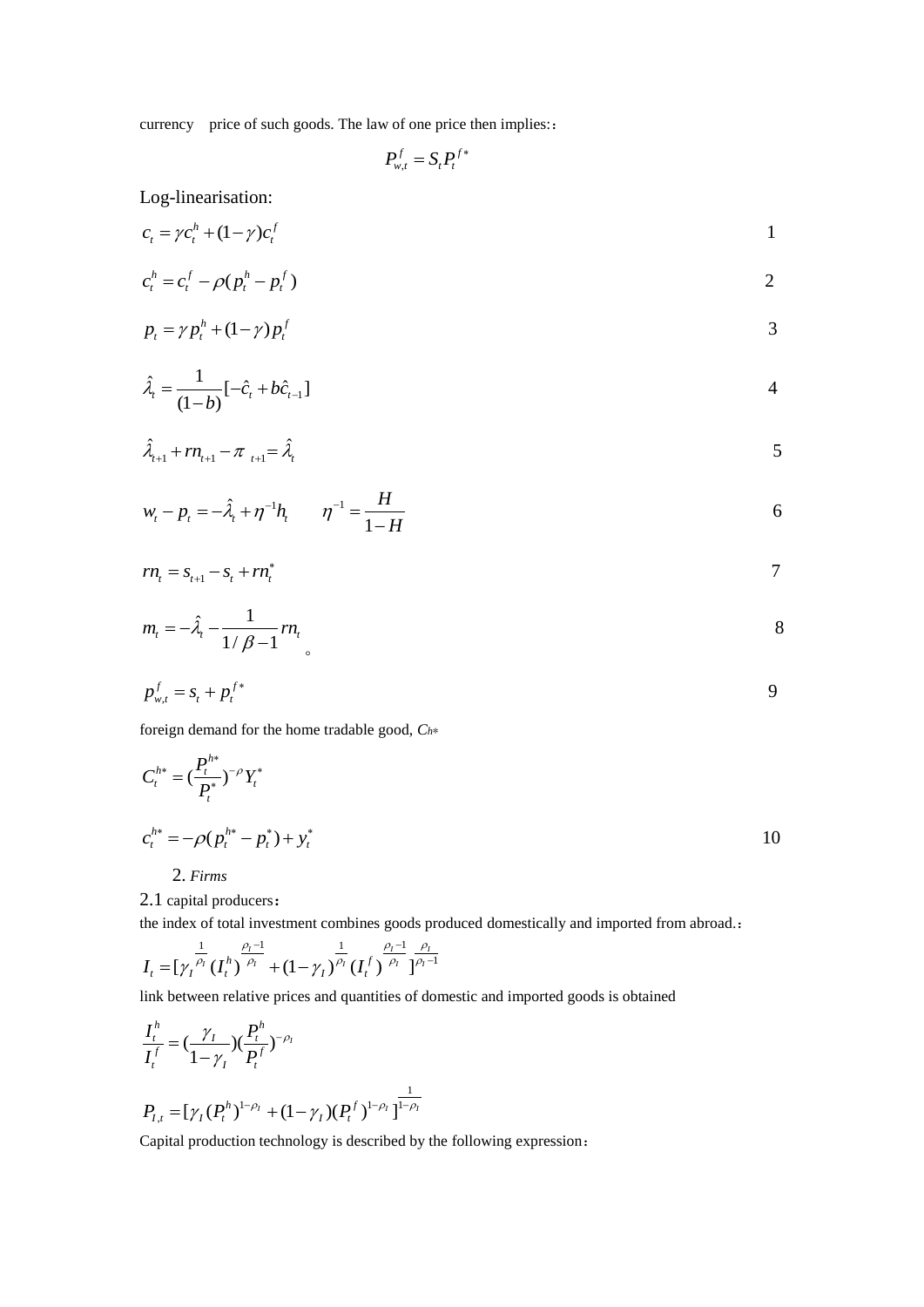$$
K_{t+1} = \Phi\left(\frac{I_t}{K_t}\right)K_t + (1-\delta)K_t
$$

The profit realized by capital producers is:

$$
Q_{t}\Phi(\frac{I_{t}}{K_{t}})K_{t}-(\frac{P_{h}}{P_{t}})I_{t}
$$

FOC:

$$
E_{t-1}\left\{Q_t\Phi'(\frac{I_t}{K_t})-(\frac{P_h}{P_t})\right\}=0
$$

Log-linearisation:

$$
\dot{i}_t = \gamma_t \dot{i}_t^h + (1 - \gamma_t) \dot{i}_t^f \tag{11}
$$

$$
i_t^h = -\rho_I (p_t^h - p_t^f) + i_t^f
$$

$$
p_{I,t} = \gamma_I p_t^h + (1 - \gamma_I) p_t^f
$$

$$
k_{t+1} = \delta i_t + (1 - \delta) k_t
$$

$$
q_{t} + p_{t} - p_{I,t} = \varphi(i_{t} - k_{t}) \qquad \qquad \varphi = \frac{\Phi''(I/K)}{\Phi'(I/K)} \frac{I}{K}
$$

2.*Entrepreneurs*

$$
Y_t = A_t K_t^{\alpha} L_t^{1-\alpha}
$$
  
ln A<sub>t</sub> - ln( $\overline{A}$ ) =  $\rho^A$ (ln A<sub>t-1</sub> - ln( $\overline{A}$ )) +  $\varepsilon_t^a$ 

$$
L_t\text{=}H_t^{\Omega}(H_t^e)^{1\text{-}\Omega}
$$

Entrepreneurs employ labour to equate the marginal productivity and the average wage . Accordingly, labor demand satisfies:

$$
(1-\alpha)\Omega \frac{Y_t}{H_t} = X_t^h \frac{W_t}{P_t}
$$

$$
(1-\alpha)(1-\Omega) \frac{Y_t}{H_t^e} = X_t^h \frac{W_t^e}{P_t}
$$

$$
P_t^w
$$
 is the wholesale price.  $P_t^w = \frac{P_t}{X_t^h}$ 

The budget constraint for capital accumulation:

$$
Q_t K_{t+1} = N_{t+1} + B_{t+1}
$$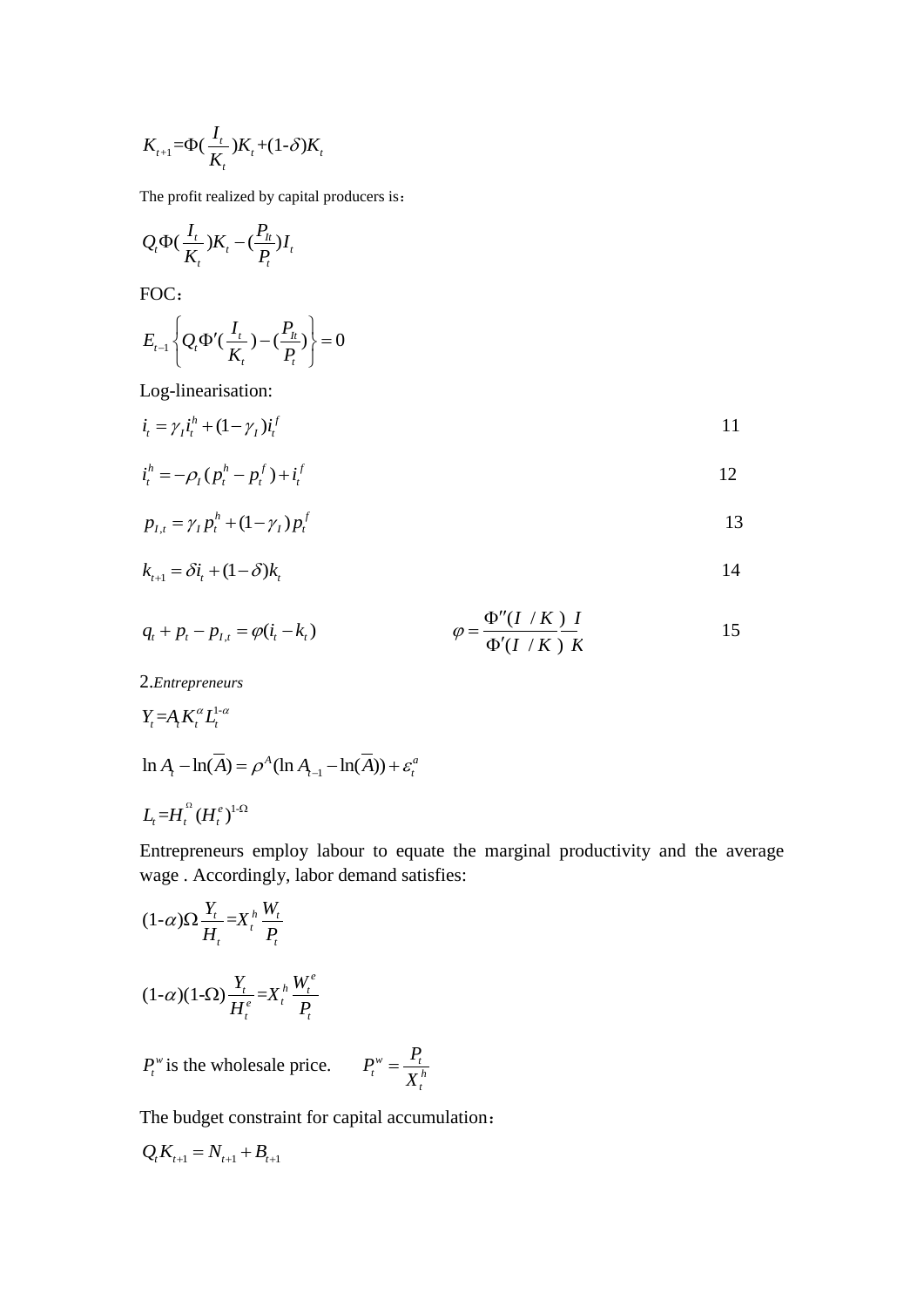The expected return on capital  $\{1 + r_{t+1}^k\}$ 

$$
E_{t}(1+r_{t+1}^{k})=E_{t}\left\{\frac{\frac{1}{X_{t+1}^{h}}\frac{\alpha Y_{t+1}}{K_{t+1}}+Q_{t+1}(1-\delta)}{Q_{t}}\right\}
$$

The risk premium between the expected return and the economy-wide free interest rate depends on how heavily the firm is leveraged.

$$
\frac{Q_t K_{t+1}}{N_{t+1}} = \varphi^r \left( \frac{E_t (1 + r_{t+1}^k)}{1 + r_{t+1}} \right)
$$

Fisher equation:

$$
1 + r_{t+1} = (1 + rn_{t+1}) \frac{P_t}{P_{t+1}}
$$

net worth of the firm:

$$
N_{t+1} = U_t^n \left[ \gamma V_t \right] + \frac{W_t^e}{P_t}
$$

$$
\ln \upsilon_t^n = \rho^\upsilon \ln \upsilon_{t-1}^n + \varepsilon_t^{\upsilon^n}
$$

$$
N_{t+1} = v_t^n \gamma \left[ R_t^k Q_{t-1} K_t - R_t (Q_{t-1} K_t - N_t) \right] + \frac{W_t^e}{P_t}
$$

Log-linearisation:

$$
y_t = a_t + \alpha k_t + (1 - \alpha) \Omega h_t
$$

$$
y_t - h_t - x_t^h = w_t - p_t \tag{17}
$$

$$
y_t - x_t^h = w_t^e - p_t \tag{18}
$$

$$
E_{t}\left\{r_{t+1}^{k}\right\} = (1-\chi)(y_{t+1} - k_{t+1} - x_{t+1}) + \chi q_{t+1} - q_{t}, \chi = (1-\delta)/R^{k}
$$

$$
E_{t}\left\{r_{t+1}^{k}\right\} - r_{t+1} = -\chi_{r}\left[n_{t+1} - (q_{t} + k_{t+1})\right] \quad \chi_{r} = \frac{\varphi_{r}(R^{k}/R)}{\varphi_{r}'(R^{k}/R)}(\frac{R^{k}}{R})^{-1}
$$

$$
r_{t+1} = i_{t+1} - \pi_{t+1} \tag{21}
$$

$$
n_{t+1} = \frac{\gamma R^k K}{N} (r_t^k - r_t) + \gamma R (\hat{v}_t^n + r_t + n_t)
$$

Retailers, price setting, and inflation

## Calvo-style price setting

Let *Y<sub>Ht</sub>* (*i*) be the good sold by retailer *z*. Final domestic output is a CES composite of individual retail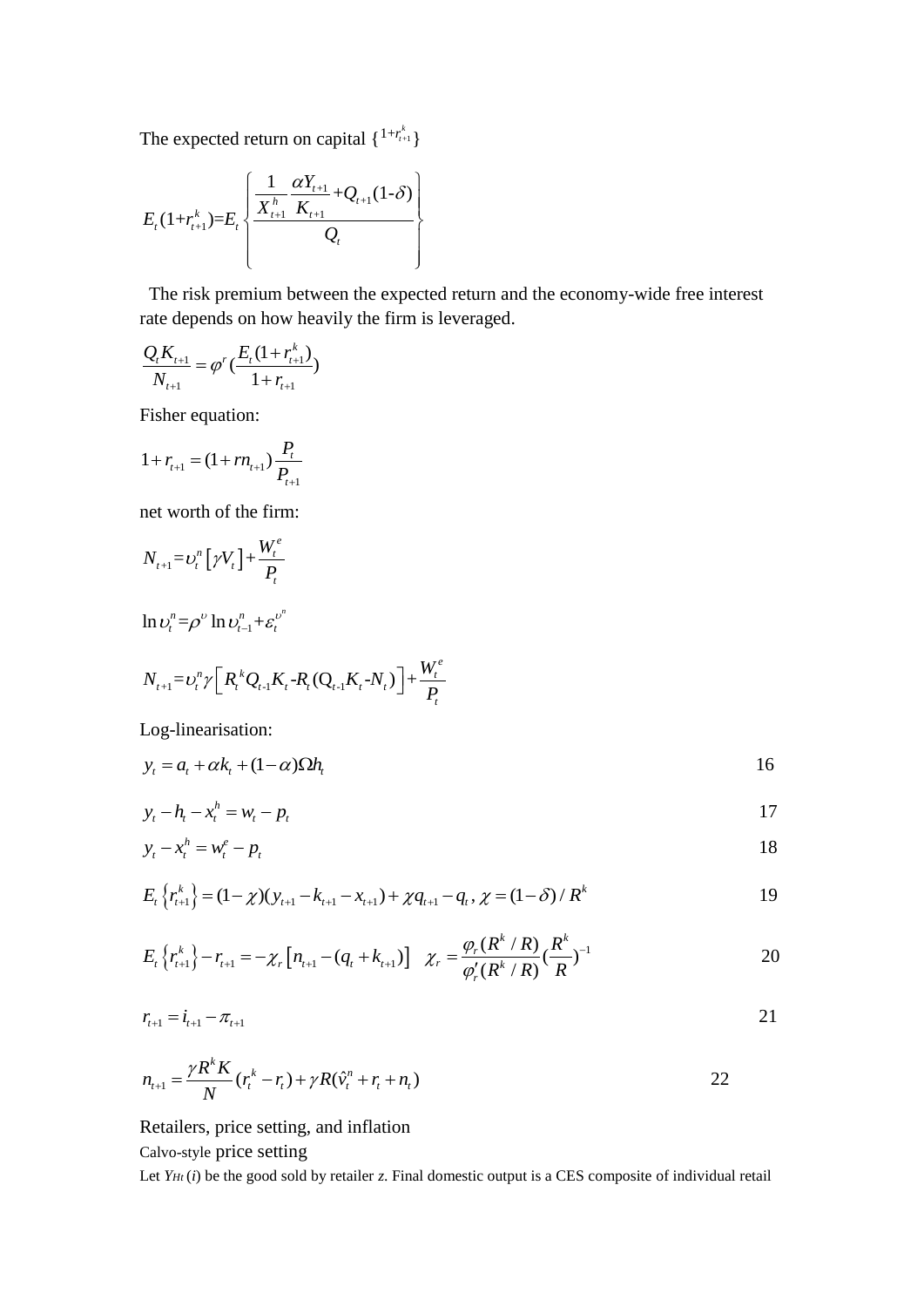goods:

$$
Y_{t}^{h} = \left[\int_{0}^{1} Y_{t}^{h}(i)^{\frac{\epsilon-1}{\epsilon}} di\right]^{\frac{\epsilon}{\epsilon-1}}
$$
  
\n
$$
Y_{t}^{h}(z) = \left(\frac{P_{t}^{h}(i)}{P_{t}^{h}}\right)^{-\epsilon} Y_{t}^{h}
$$
  
\n
$$
P_{t}^{h} = \left[\theta(P_{t-1}^{h})^{1-\epsilon} + (1-\theta)(P_{t-1}^{ho})^{1-\epsilon}\right]^{1/(1-\epsilon)}
$$
  
\n
$$
\max \sum_{k=0}^{\infty} \theta^{k} E_{t} \left\{\Lambda_{t,k} \frac{P_{t}^{ho} - P_{t+k}^{w}}{P_{t+k}} Y_{t+k}^{ho}(z)\right\}
$$
  
\n
$$
P_{t}^{w} = \frac{P_{t}^{h}}{X_{t}^{h}}
$$

s inflation rate for domestically produced goods

$$
\pi_t^h = \beta E_t \left\{ \pi_{t+1}^h \right\} - \kappa x_t^h \qquad \kappa = \frac{(1-\theta)(1-\theta)}{\theta}
$$

The inflation rate for foreign goods then satisfies:

$$
\pi_t^f = \beta E_t \left\{ \pi_{t+1}^f \right\} - \kappa x_t^f ,
$$

$$
X_t^f = \frac{S_t P_t^{f*}}{P_t^f}
$$

We assume that the foreign price level  $p_t^*$ , the foreign output  $y_t^*$  and the foreign interest rate  $rn_t^*$ are exogenous and follow an AR(1)process given in log-linearized form:

$$
z_t = \rho_z z_{t-1} + \varepsilon_t^z
$$

Where  $z_t = \{p_t^*, y_t^*, rn_t^*\}, \rho_z$  is an autoregressive coefficient vector and a ector of uncorrelated

and normally distributed innovations with zero mean and standard deviation . 3. *Resource Constraint Government Budget Constraint*

$$
Y_t^h = C_t^h + C_t^{eh} + C_t^{h*} + I_t^h + G_t^h
$$
  
\n
$$
\ln G_t^h - \ln(\overline{G^h}) = \rho^G (\ln G_{t-1}^h - \ln(\overline{G^h})) + \varepsilon_t^g
$$
  
\n
$$
\frac{P_t^h}{P_t} G_t^h = \frac{M_t - M_{t-1}}{P_t} + T_t
$$

Log-linearisation: